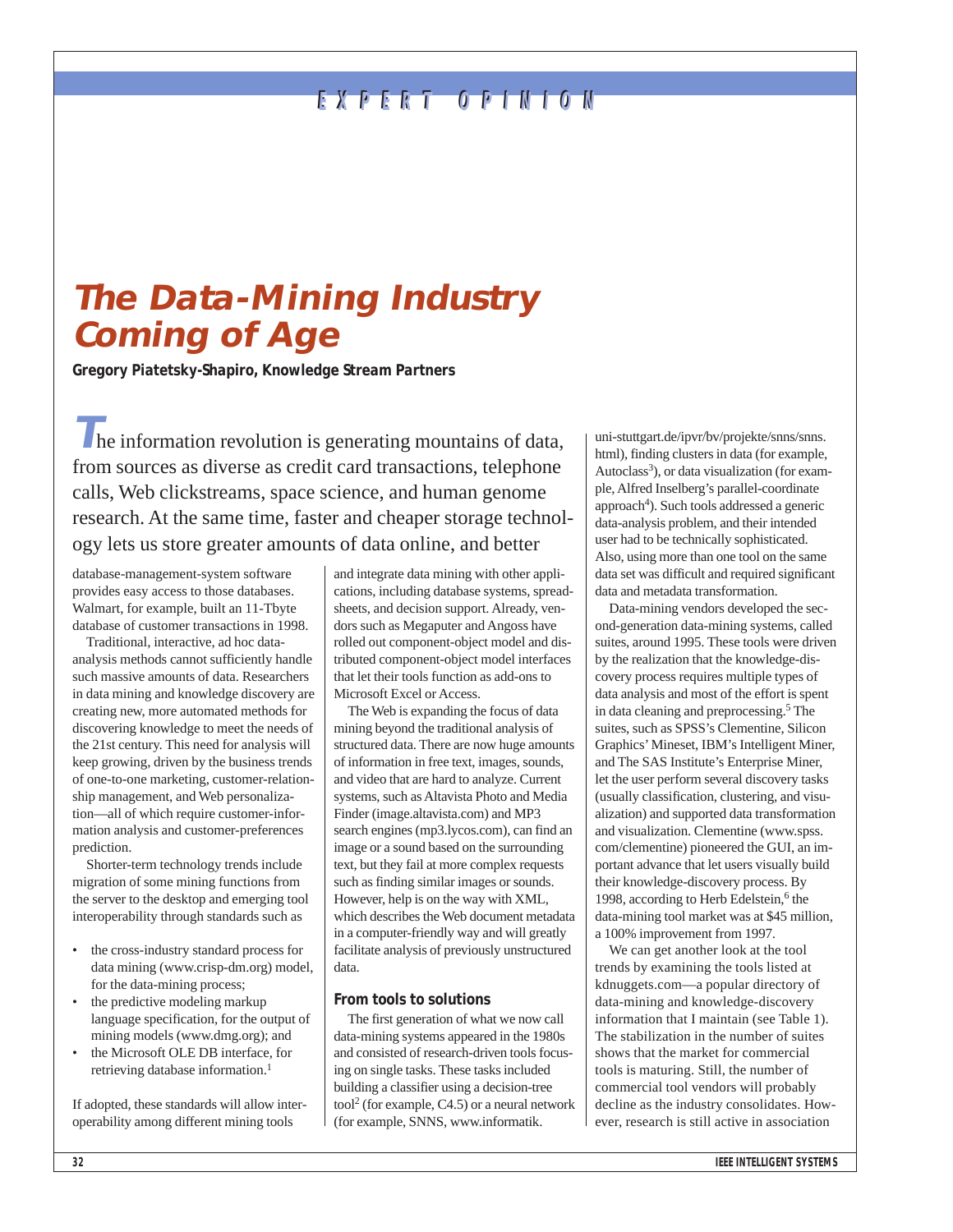and sequence algorithms, Bayesian networks, and data visualization. Finally, the newer areas of text and Web mining are growing rapidly.

While second-generation systems empower data analysts, they require significant knowledge of statistical theory to be used properly and cannot be used directly by the business users. Business users' needs led to the third generation of vertical data-miningbased applications and solutions in the late 1990s. These solutions were oriented toward solving a specific business problem, such as detecting credit card fraud or predicting cell phone customer attrition. They addressed the entire knowledge discovery in databases process, including access to legacy systems, and pushed the results into a front-end application. The interfaces were oriented to the business user and hid all the data-mining complexity. HNC Software's Falcon for credit card fraud detection, IBM's Advanced Scout for basketball game analysis, and NASD Regulation's Advanced-Detection System7 exemplify such systems.

#### **Applications and trends**

Good data-mining application areas require knowledge-based decisions; have accessible, sufficient, and relevant data; have a changing environment; have suboptimal current methods; will not be obsoleted by imminent new technology; and provide a high payoff for the correct decisions.

Data-mining-based vertical applications were developed for numerous areas that fit these requirements—including banking and credit, bioinformatics, customer relationship management, name and address merging, health care and human resources, Internet advertising, e-commerce, insurance, investment, manufacturing, marketing, retail, sports and entertainment, and telecommunications. These applications solve the most popular business problems, including customer retention, cross-sell and up-sell, and fraud detection. (See kdnuggets.com for a catalog of solutions.)

Web mining presents a whole new set of opportunities and challenges, such as analyzing the clickstream data to select in real time the right pop-up advertisement or ecommerce offer. Because a Web site usually has much less history on a visitor than a bank has on its customer, researchers are developing new ways to make predictions. One promising technology is collaborative



Figure 1. KDNuggets News subscribers by domain and region.

filtering, originally developed at MIT and implemented in systems such as Firefly Network (acquired by Microsoft in 1998) and NetPerceptions (www.netperceptions. com). These systems use information on what items previous users purchased or selected to predict and suggest what the current user might like. However, all such systems must protect user privacy. For example, Purchase Circles, launched by Amazon.com in August 1999, met with stiff resistance from users who did not want Amazon.com to broadcast information on what items people were ordering.

We can see other interesting trends by

analyzing the *KDNuggets* newsletter subscriber list (kdnuggets.com/news). The subscriber base grew from 50 people in 1993 to over 8,000 as of November 1999. The subscriber list is still growing at 7% a quarter—much more slowly than the 40% a quarter in 1994 and the 20% a quarter in 1997. Researchers made up the majority of the subscribers in the first few years, but now most are from commercial domains. The region analysis shows widespread acceptance of data-mining technologies in the US and Western Europe, followed by the Pacific Rim, Eastern Europe, and Latin America (see Figure 1).

Table 1. The growth of commercial and public-domain tools in different categories, according to kdnuggets.com.

| <b>TOOL TYPE</b>               | FEB. 1997 | FEB. 1998 | Nov. 1998 | Aug. 1999 |  |
|--------------------------------|-----------|-----------|-----------|-----------|--|
| <b>Suites</b>                  | 18        | 30        | 37        | 37        |  |
| Classification:                |           |           |           |           |  |
| Multiapproach<br>Decision tree | 4         | 8         | 8         | 10        |  |
|                                | 14        | 18        | 18        | 19        |  |
| Rule discovery                 | 10        | 11        | 12        | 14        |  |
| Neural network                 | 50        | 60        | 76        | 100       |  |
| Bayesian                       | 0         | $\Omega$  | 10        | 20        |  |
| Other                          | 6         |           | 12        | 13        |  |
| Total                          | 84        | 104       | 126       | 176       |  |
| Associations and               |           |           |           |           |  |
| sequences                      | 0         | 0         | 6         | 13        |  |
| Clustering                     | 6         | 5         | 10        | 12        |  |
| Visualization                  | 5         | 12        | 26        | 31        |  |
| Text and Web mining            | $\Omega$  | 5         |           | 15        |  |